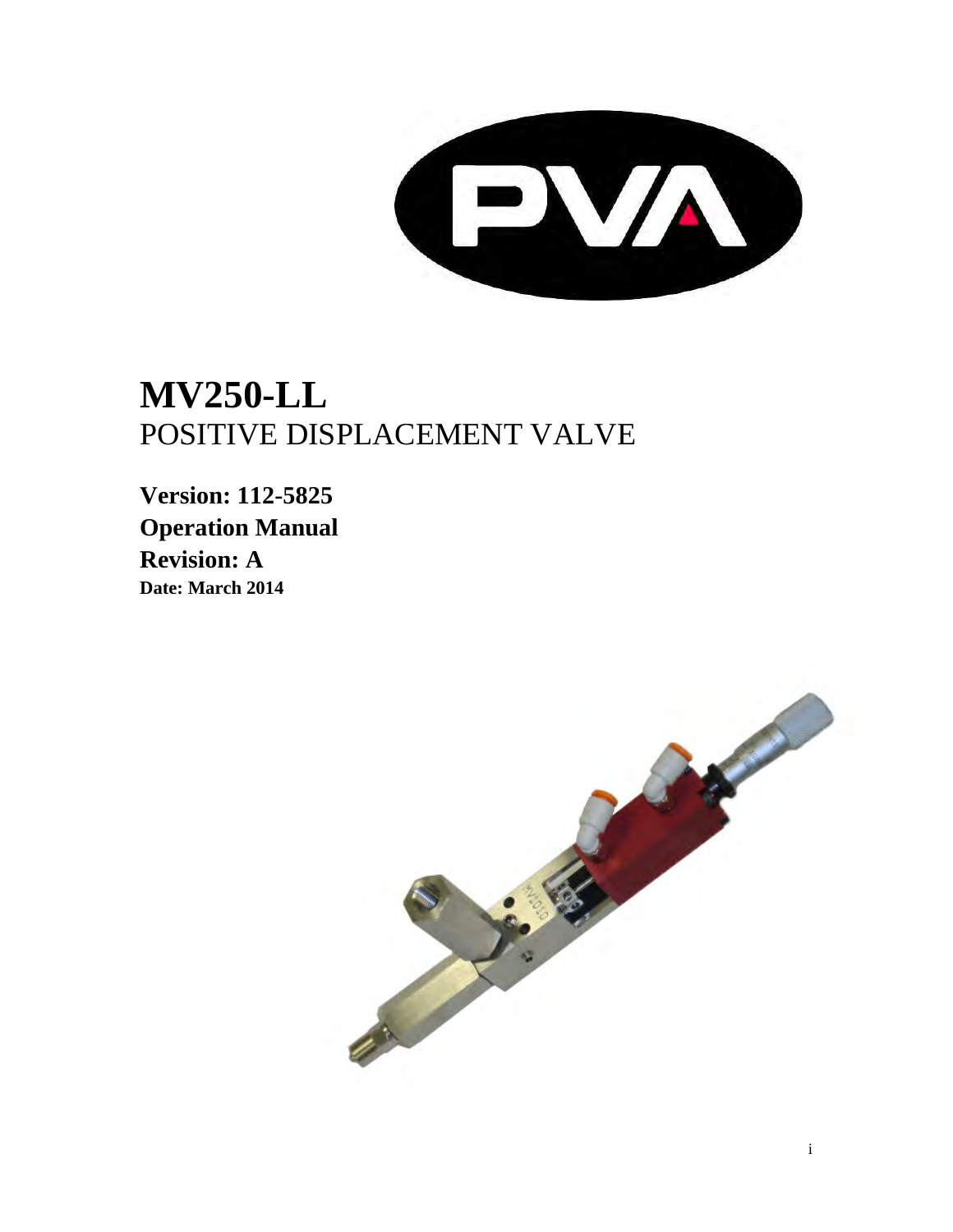This document is based on information available at the time of its publication. While efforts have been made to be accurate, the information contained herein does not purport to cover all details or variations in hardware or software, nor to provide for every possible contingency in connection with installation, operation, or maintenance. Features may be described herein which are not present in all hardware and software systems. Precision Valve & Automation, Inc. assumes no obligation of notice to holders of this document with respect to changes subsequently made.

Precision Valve & Automation, Inc. makes no representation or warranty, expressed, implied, or statutory with respect to, and assumes no responsibility for the accuracy, completeness, sufficiency, or usefulness of the information contained herein. No warranties of merchantability or fitness for purpose shall apply.

This document, including the information contained herein, is the property of Precision Valve  $\&$ Automation, Inc. and is considered confidential and proprietary information. It is delivered on the express condition that it not be used, disclosed, or reproduced in whole or in part, for any reason without prior written consent of Precision Valve & Automation, Inc.

Copyright © 2010 Precision Valve & Automation, Inc. All Rights Reserved.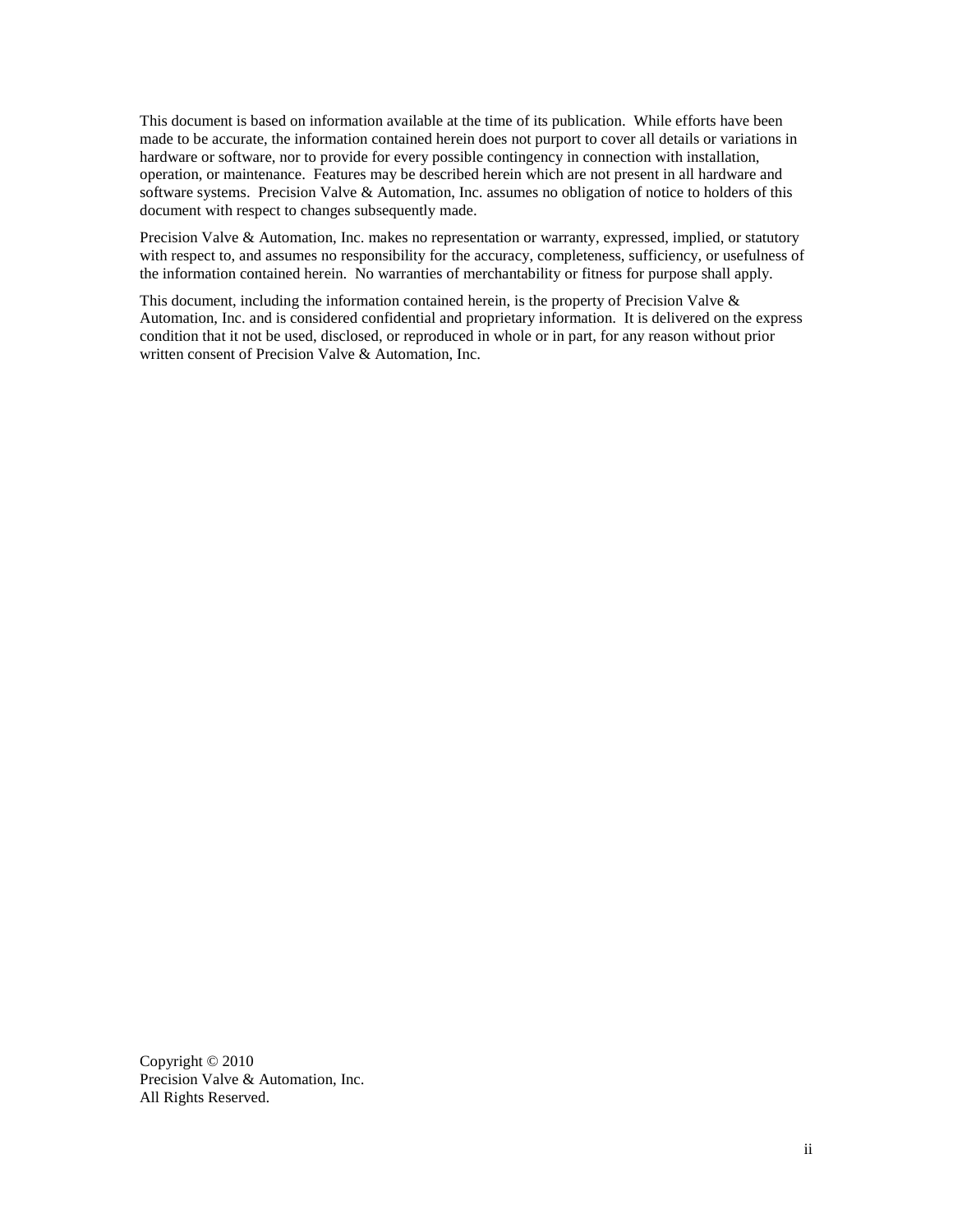## **Preface**

### <span id="page-2-1"></span><span id="page-2-0"></span>*MV250-LL* **Metering Valve, Positive Displacement Dispense Valve w/ Luer Lock**

Thank you for purchasing the MV250-LL dispensing valve from PVA. Before attempting to operate the MV250-LL, we recommend that you take a few minutes and read the following operation and setup manual. This will assist in familiarizing you with the product and ensure a successful installation.

As always, if any questions or problems arise, do not hesitate to contact PVA's Valve Service Department for support. This department can be reached at PVA headquarters via telephone or e-mail.

Again, thank you for your purchase, and we look forward to assisting you in the future as you continue to improve your dispensing processes.

### <span id="page-2-2"></span>*PVA Contact Information*

| <b>Main Office</b>       | PVA                               |
|--------------------------|-----------------------------------|
|                          | <b>Six Corporate Drive</b>        |
|                          | Halfmoon, NY 12065                |
|                          | Tel +1-518-371-2684               |
|                          | $Fax + 1 - 518 - 371 - 2688$      |
|                          | <b>Website http://www.pva.net</b> |
|                          | <b>Email</b> mailto: info@pva.net |
| <b>Technical Support</b> |                                   |
|                          | Tel +1-518-371-2684               |
|                          | <b>Email</b> mailto: $cs@pva.net$ |
| <b>Sales Support</b>     |                                   |
|                          | Tel +1-518-371-2684               |
|                          | <b>Email</b> mailto: info@pva.net |
|                          |                                   |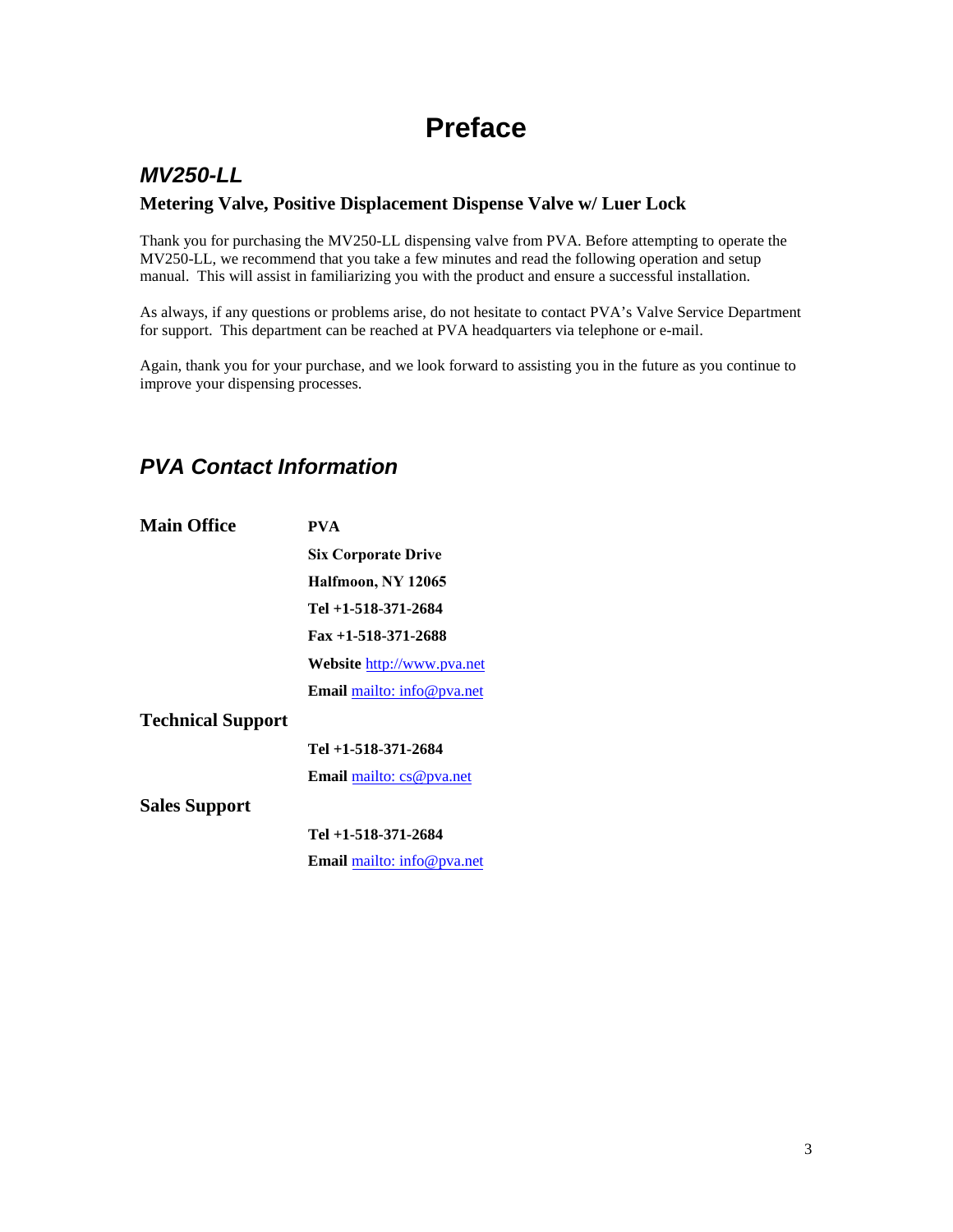# **Table of Contents**

<span id="page-3-0"></span>

# **Table of Figures**

<span id="page-3-1"></span>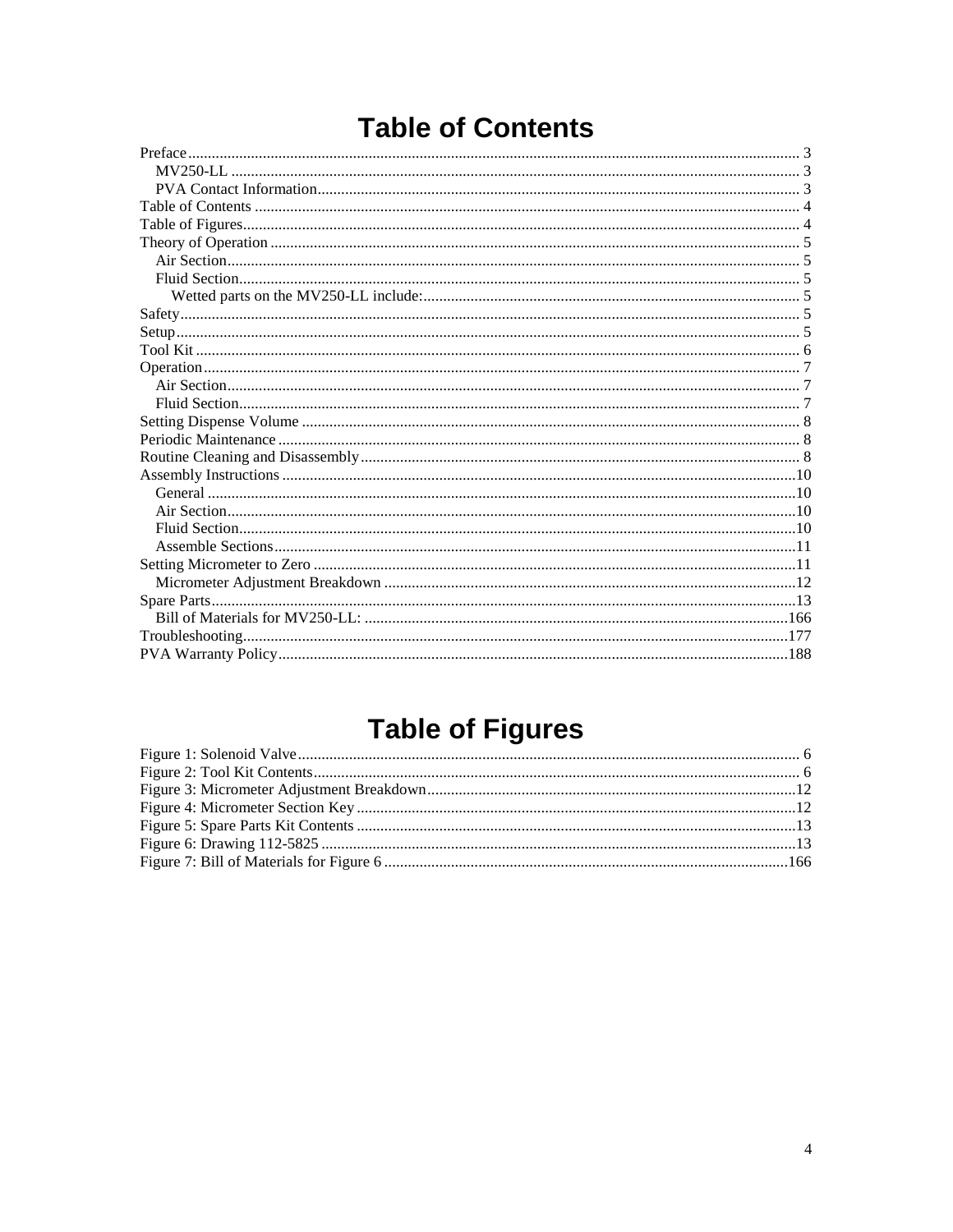## **Theory of Operation**

<span id="page-4-0"></span>The MV250-LL is a rod displacement style metering valve designed to dispense small volumes of fluid with the highest degree of accuracy. This true positive displacement valve will dispense one small dot of fluid with each full cycle. Fluid volume is determined by the micrometer adjustment setting and cannot be affected by changes in fluid viscosity due to temperature or changes in fluid delivery pressure.

MV250-LL volumetric fluid displacement range:

 $(0.0001 \text{ cc} - 0.012 \text{ cc})$ 

The MV250-LL has a divorced design comprising of two major sections. These include:

- Air section (red anodized portion)
- Fluid section (stainless steel portion)

### <span id="page-4-1"></span>*Air Section*

The air section is an aluminum body with a simple piston/cylinder combination used to cycle the valve. A micrometer adjustment in the upper air body controls how far the piston and needle assembly can retract thus altering the volume of fluid that can be metered and dispensed during each cycle.

### <span id="page-4-2"></span>*Fluid Section*

The fluid section is a stainless steel body, which includes a needle, seat, and two integral check valves to make up the metering chamber. The metering chamber fills as the needle retracts away from the seat, then dispenses as the needle moves back toward the seat. Such fluids may include but are not limited to; solvents, epoxies, UV adhesives, silicones, RTV, grease, etc.

### <span id="page-4-3"></span>**Wetted parts on the MV250-LL include:**

- 303, 304 stainless steel
- Teflon®
- <span id="page-4-4"></span>• Kalrez<sup>®</sup>

## **Safety**

Due to material contents being under pressure eye protection is required for operators. Refer to MSDS sheets on material being dispensed for other precautions.

## **Setup**

<span id="page-4-5"></span>The MV250-LL requires a 2-position, 4-way air solenoid valve to actuate the air section. The valve should be operated with clean, dry air between 60-100psi. Two #10-32 threaded air ports are located on the air section of the valve. The port located closest to the mid-section of the valve is air actuating to fill the fluid chamber. The port located furthest from the mid-section of the valve is air actuating to dispense material. Quick connect air fittings are typically supplied with the MV250-LL to fit 5/32"od tubing. Note that the valve should be normally in the filled and ready to dispense position.

Fluid is supplied to the MV250-LL through the 1/8"npt port located on the stainless steel fluid section of the valve.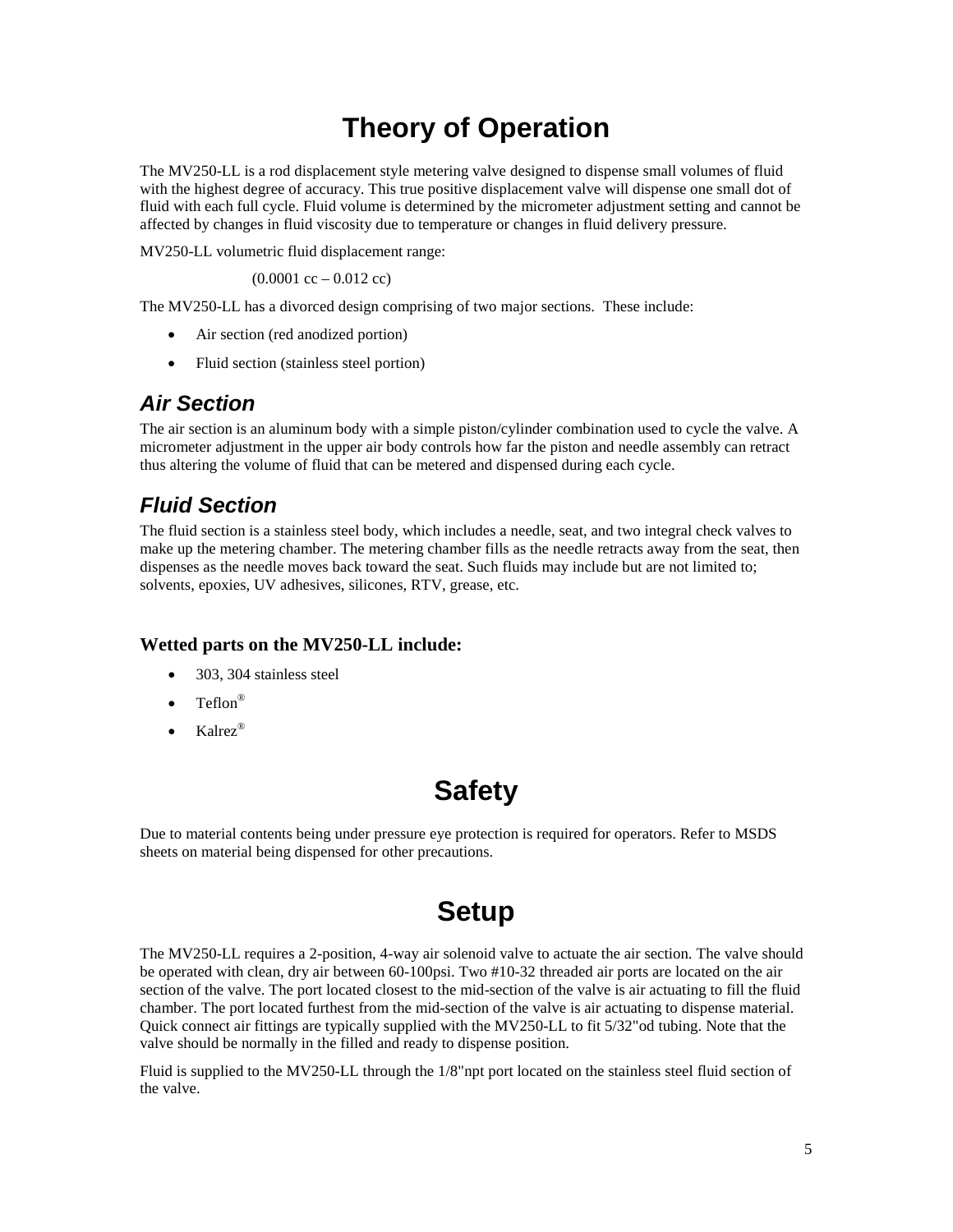

**Figure 1: Solenoid Valve**

## **Tool Kit**

<span id="page-5-1"></span><span id="page-5-0"></span>PVA offers standard tool kits for all dispensing valves. The tool kit for the MV250-LL is part number B12-1986, which includes all necessary tools and lubricating grease to perform maintenance on this dispense valve.

#### **Figure 2: Tool Kit Contents**

<span id="page-5-2"></span>

| Qty                         | Part Number           | Description                           |
|-----------------------------|-----------------------|---------------------------------------|
| 2                           | 0266244               | 8" Adjustable Wrench                  |
| $\overline{2}$              | 26563                 | 3/32" Hex Key                         |
|                             | 26561                 | $5/64$ " Hex Key                      |
|                             | 26559                 | $1/16$ " Allen Key                    |
|                             | 5516A18               | Tweezers                              |
|                             | B <sub>62</sub> -0752 | Mineral Oil Lubrication Kit, 2.5cc    |
|                             | B <sub>62</sub> -2048 | Silicone Lubricant for O-ring, 2.5cc  |
|                             | 9570K71               | Hook and Pick Set                     |
|                             | 0266255               | Pliers                                |
| $\mathcal{D}_{\mathcal{L}}$ | 53085A61              | <b>Soft Plastic Covers for Pliers</b> |
|                             | PB135/2               | <b>Screw Driver for Micrometer</b>    |
|                             | PT17184               | Micrometer Adjustment Wrench          |
|                             | MM115                 | Removable Thread Locker               |
|                             | $TT-14$               | <b>Teflon Tape</b>                    |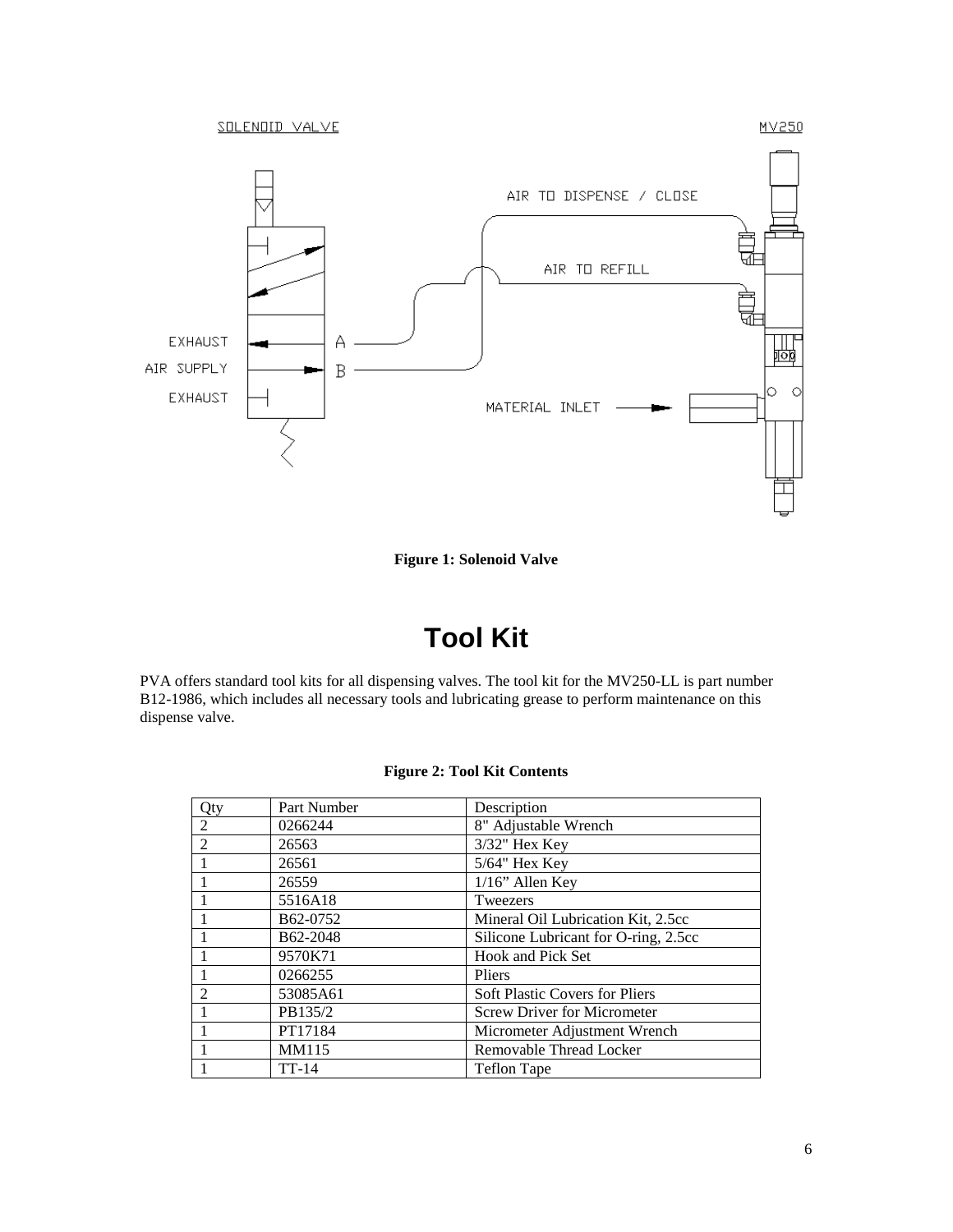## **Operation**

<span id="page-6-0"></span>Refer to assembly drawings 112-5825\_2 for part reference numbers.

### <span id="page-6-1"></span>*Air Section*

- Plumb up the valve as outlined above in the Setup procedure.
- Regulate the air pressure operating the valve between 60-100psi.
- Making sure that the valve is not aimed toward anyone, cycle the valve several times.

#### *Note: When the valve is cycling, the piston should be heard hitting the micrometer adjustment (10), and the needle (1) should be seen going up and down in the center.*

If the valve is not cycling properly, refer to the Troubleshooting section.

### <span id="page-6-2"></span>*Fluid Section*

- If applied, ensure fluid pressure is removed from valve.
- Apply air pressure to the air section of the valve to set the cylinder in the refill position, so the needle (1) is retracted from the seat (8).
- Using an adjustable wrench, unthread and remove the outlet check valve housing (6) from the fluid section  $(7)$ .
- Holding the outlet check valve housing (6) upright with tip down, fill the well of this housing with the fluid that is being dispensed. (A compatible solvent can also be used)
- Keeping the outlet check valve housing (6) in the upright position, thread the assembly back onto the fluid section (7) and tighten with an adjustable wrench.
- Pressurize the material to be dispensed between 10-20 psi.
- To bleed the fluid section, use a 3/32" Hex key to loosen the set screw (17) of the bleed port located on the fluid section (7), being careful not to fully remove the screw.

#### *Note: If fluid does not flow out of the bleed port, slowly increase material pressure until fluid and air bubbles are seen or wiggle the set screw with the allen key*

### *Note: For purging process only, do not exceed 30psi.*

- Once fluid begins to flow, retighten the set screw (17).
- Open the stroke on the valve to full by turning the micrometer adjustment (10) counter clockwise until it reaches its furthest point, about #3 on the dial (D).
- Cycle the valve several times until the fluid can be seen dispensing from the tip with some force behind it and no air bubbles can be seen in the fluid.
- If possible turn the valve vertical so the dispense tip is pointing up in the air. Note: Hold a cloth over the dispense tip to catch fluid flow from the tip.
- Continue to cycle the valve until all air bubbles cease to dispense from the tip and a steady flow of material can be seen with each shot.

#### *Note: If material is not dispensing properly, repeat the steps to loosen the set screw then flip the valve vertical with the tip pointing in the air and cycle until all air is removed.*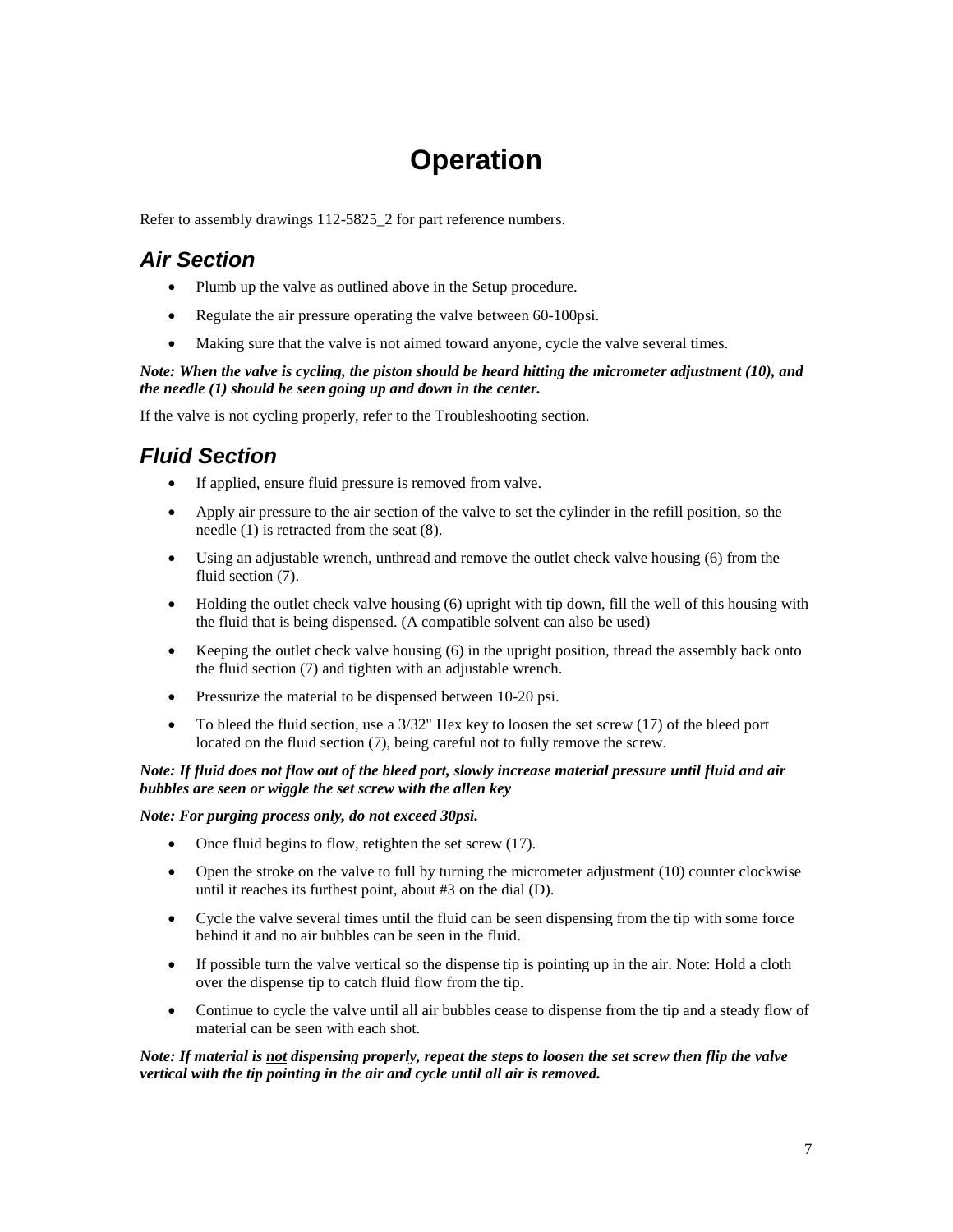## **Setting Dispense Volume**

- <span id="page-7-0"></span>• Once all air is eliminated from the metering chamber, the micrometer adjustment (10) can be used to set a specific shot volume to be dispensed each cycle.
- Turning the micrometer adjustment (10) clockwise will decrease the volume of material in each shot, and turning it counter-clockwise will increase the volume of material in each shot.

#### *Note: If the micrometer adjustment is turned all the way down it will not allow fluid to be dispensed.*

• Once the micrometer adjustment (10) setting is determined, the collar (E) can be turned clockwise to lock the setting in place.

#### *Note: Refer to Troubleshooting section for any problems.*

### **Periodic Maintenance**

<span id="page-7-1"></span>Refer to the MV250-LL cross sectional view for location of parts referenced in the following procedures.

• Lubricate the packing (4) and o-ring (24) on the MV250-LL valve every  $\sim$  200 hrs by placing a few drops of mineral oil or other light oil inside the packing nut (3).

#### *Note: PVA offers a 2.5cc mineral oil lubrication kit; Part#: B62-0752*.

The packing nut (3) may require occasional tightening, as wear occurs in order to prevent leaks around the packing.

## **Routine Cleaning and Disassembly**

<span id="page-7-2"></span>Cleaning and rebuilding the valve will be required from time to time. A spare parts kit, part # MV250-LL-SP is available with all the normal wear parts included.

- Begin disassembly by removing air and fluid pressure from the valve.
- Remove all pneumatic tubing and fluid delivery fittings, hoses, etc. from the valve.
- Using the tip of a 3/32" Hex key, loosen the packing nut (3).
- Using the same 3/32" Hex key, evenly remove the two machine screws (15) that thread into the fluid body standoffs (7).

#### *Note: During removal that there is a spring (10) forcing the air section away from the fluid section.*

- Pull the air section (red anodized portion) away from the fluid section (stainless steel portion).
- Clean off the tip of the stainless steel needle (1).
- From the fluid section of the valve, unthread and remove the packing nut (3), followed by the packing (4) and o-ring (24).
- Using an adjustable wrench, unthread and remove the luer adapter (22) from the outlet check valve housing (6) followed by the washer (18).
- Using the same adjustable wrench, unthread and remove the outlet check valve housing (6) from the fluid section (7).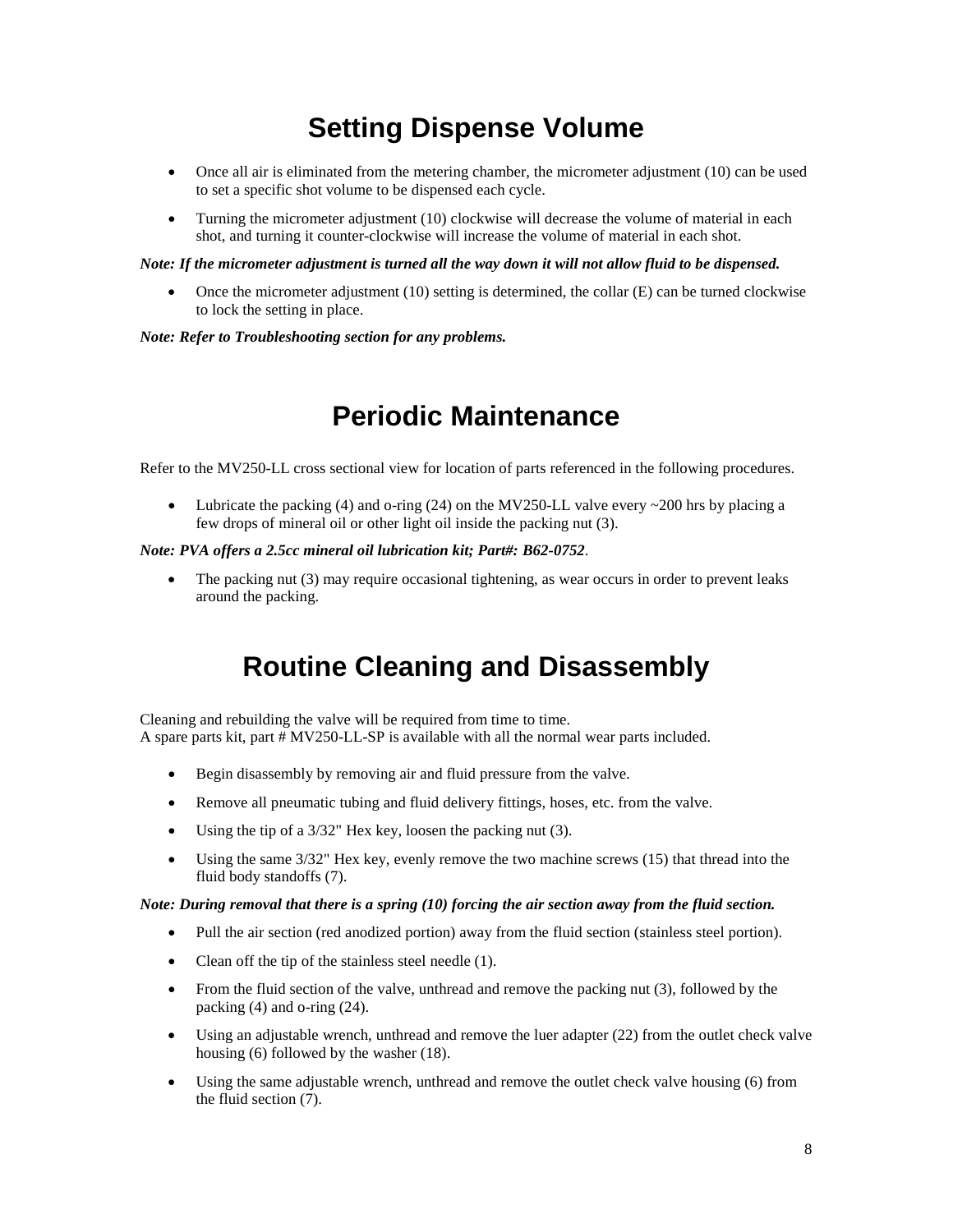• Use pliers to pull the seat (8) out of the fluid section (7) and remove the 006 Kalrez<sup>®</sup> O-ring (25) from the seat.

#### *Note: If stuck, the seat can be pushed through from the opposite side of the fluid section.*

- Using an adjustable wrench, unthread and remove the inlet check valve housing (5) from the fluid section (7) and remove the 007 Kalrez<sup>®</sup> O-ring (27) from the housing.
- With a standard  $3/32$ " Hex Key, remove the bleeder set screws  $(17)$  from the fluid section  $(7)$ .
- Submerge the inlet and outlet check valve housings (5, 6) in solvent.
- Clean all other wetted parts thoroughly with an appropriate solvent.
- On the air section, use a standard  $3/32$ " Hex Key to evenly remove the final two machine screws (14) that thread into the end cap (19).

#### *Note: During removal that the spring (9) will force the air section apart.*

- Separate the upper air body  $(2)$  from the lower air body  $(20)$  to remove the spring  $(9)$  then slide the end cap (19) off of the needle (1).
- Holding the lower air body  $(20)$  in one hand, grab the needle  $(1)$  then push the needle and piston (21) assembly out of the lower air body.
- Remove the 004 Buna O-ring (23) from the lower air body (20).
- Hold the piston (21) with an adjustable wrench then use a 5/64" Hex key to unthread and remove the set screw (16) to remove the needle (1) then remove the 014 Buna O-ring (28) from the piston.
- Remove the 014 Buna O-ring (28) from the upper air body (2).
- Using a  $1/16$ " Hex Key loosen but do not remove the set screw  $(11)$  that secures the micrometer adjustment (10) to the upper air body (2).
- Using soft tip pliers grip the collar  $(E)$  or midsection  $(D)$  of the micrometer adjustment  $(10)$  and turn counter-clockwise to loosen then unthread and remove from the upper air body (2) by hand.
- Remove the 007 Buna O-ring (26) from the micrometer adjustment (10).

<span id="page-8-0"></span>Replace components with spares provided in the spare parts kit.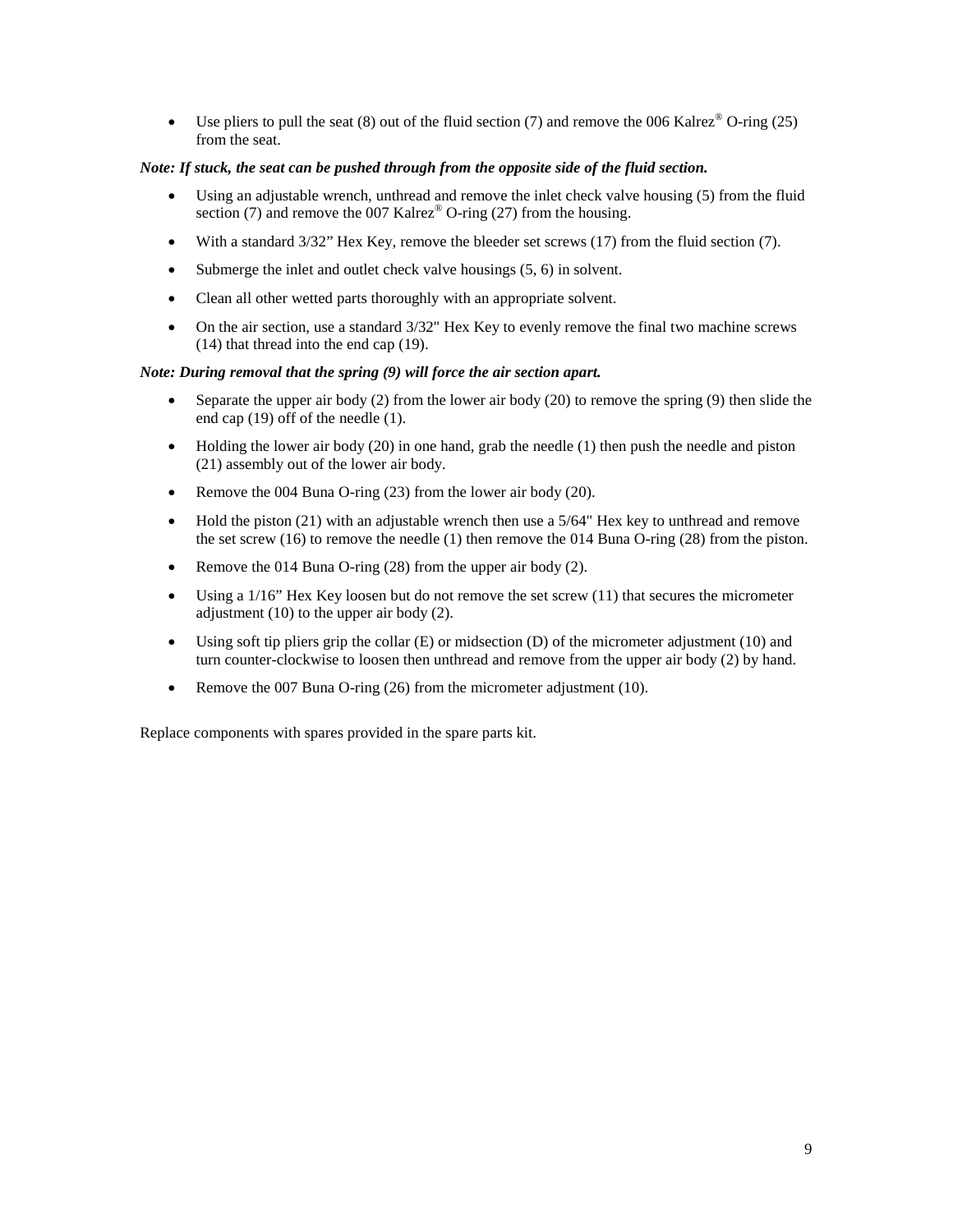## **Assembly Instructions**

### <span id="page-9-0"></span>*General*

• All O-rings must be lubricated with a small amount of silicone grease.

*Note: PVA offers a 2.5cc silicon o-ring lubrication kit; Part#: B62-2048*.

- A small amount of removable thread locker should be applied to the set screw (16).
- Assemble the air section and fluid section separately prior to connecting the two pieces.

### <span id="page-9-1"></span>*Air Section*

- Mount one 007 Buna O-ring (26) on the end (F) of the micrometer (10) and slide it to the threads.
- Thread the micrometer (10) into the upper air body (2) hand tight.
- Holding the collar  $(E)$  of the micrometer (10) turn the dial  $(C)$  counter-clockwise until the number 5 can be seen on the midsection (D).
- Using soft tip pliers grab the midsection (D) section of the micrometer (10) and turn clockwise to snug it onto the upper air body (2).
- Thread the set screw (11) into the upper air body (2) and tighten with a  $1/16$ " Hex Key.
- Mount one 014 Buna O-ring (28) on the end of the upper air body (2).
- Drop the needle (1) into the piston (21) and assemble with the set screw (16) using an adjustable wrench and 5/64" Hex key to tighten.
- Mount the other 014 Buna O-ring (28) onto the piston (21).
- Apply a small amount of silicone grease to the inside of the lower air body (20) then drop in the piston and needle assembly.
- Mount the 004 Buna O-ring (23) on the end of the needle (1) and slide it down into the groove in the end of the lower air body (20).
- Slide the end cap  $(19)$  onto the needle up to the lower air body  $(20)$ , place the spring  $(9)$  on top of the piston (21), and assemble the two air bodies using two machine screws (14) tightening with a 3/32" Hex key.

*Note: Be sure the air holes are lined up on the same face and will align with the fluid inlet check valve housing (5).*

### <span id="page-9-2"></span>*Fluid Section*

- Place the 004 Kalrez<sup>®</sup> O-ring (24) into the groove of the packing (4).
- Insert the packing  $(4)$  into the fluid section  $(7)$ , cone side first with the o-ring  $(24)$  facing outward, and screw in the packing nut (3) but leave finger tight until assembled with the air section.
- Mount the 006 Kalrez<sup>®</sup> O-ring (25) on the seat (8) and push the seat into the bottom of the fluid section (7), cone side first. When inserting the seat, work the O-ring into the fluid body with finger to prevent shearing of the edge of the O-ring.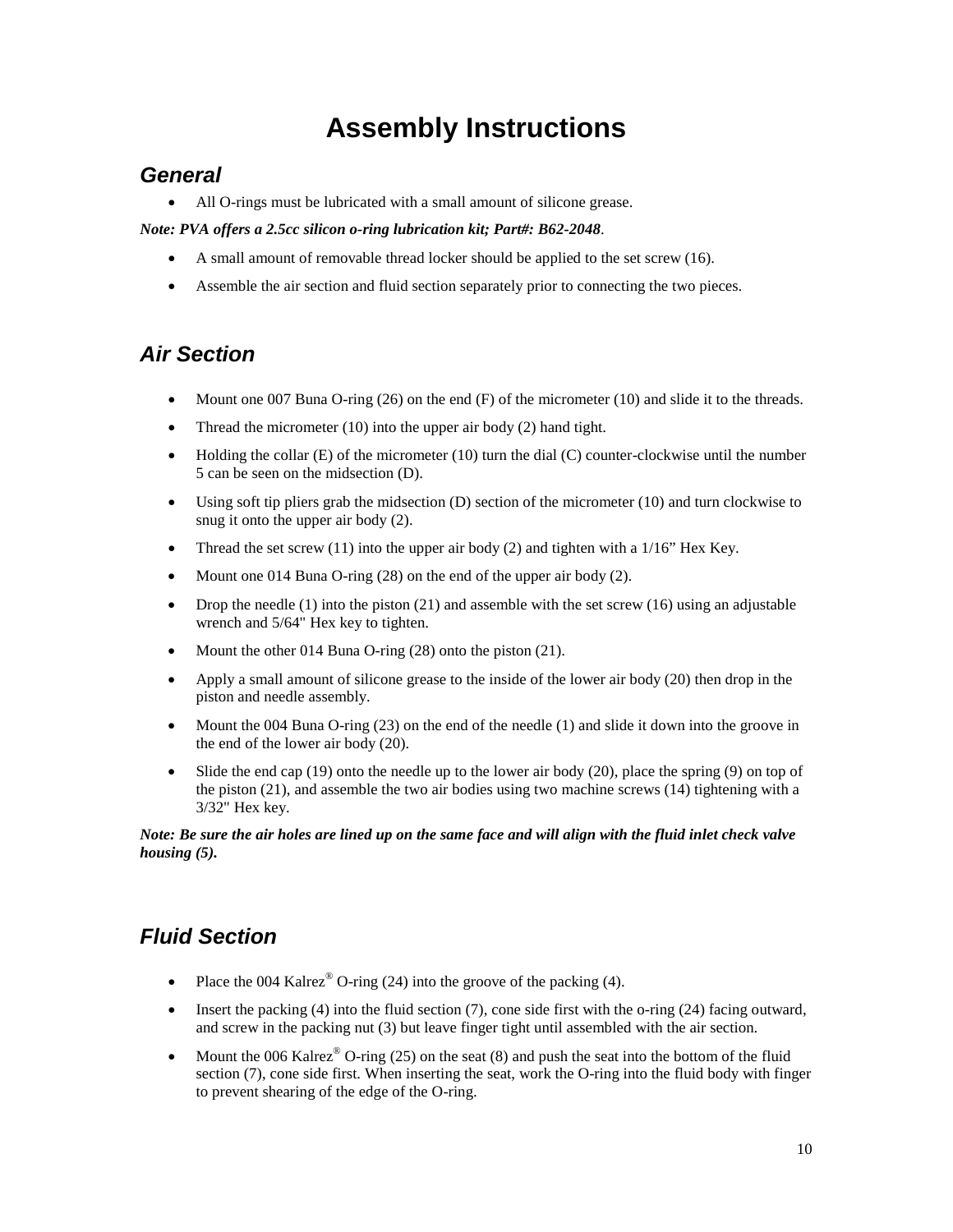- Thread the outlet check valve housing (6) onto the bottom of the fluid section (7) and tighten with an adjustable wrench.
- Place the 007 Kalrez<sup>®</sup> O-ring (27) into the groove of the inlet check valve housing (5).
- Thread the inlet check valve housing  $(5)$  into the side of the fluid section  $(7)$  and tighten with an adjustable wrench.
- Place the small washer  $(18)$  into the outlet check valve housing  $(6)$  then thread the luer adapter (22) into the outlet check valve housing and tighten with an adjustable wrench.
- Thread the set screw (17) into the fluid section (7) and tighten using a  $3/32$ " Hex key.

### <span id="page-10-0"></span>*Assemble Sections*

- Be sure the micrometer adjustment (10) is backed out far enough so at least the number 1 can be seen on the midsection (D).
- Apply a small amount of silicone grease to the end of the needle (1) then insert it into the packing nut (6) and slide the two sections together.
- Align the air holes of the air section on the same face as the fluid inlet check valve (5) then connect the sections using the two machine screws (15) tightening them down evenly using a 3/32" Hex key.
- Using the tip of a 3/32" Hex key, tighten the packing nut (3).

## **Setting Micrometer to Zero**

<span id="page-10-1"></span>When assembling the valve it will be necessary to re-calibrate the micrometer adjust back to the zero position.

• Using the wrench (A), insert the inside tip of the small end into the orifice of the midsection (D) and rotate it clockwise until the numbered centerline is on a side that can most easily be viewed by the operator.

#### *Note: Valves are supplied from the factory with the center line located 90º to the left of the fluid inlet.*

- Turn the dial  $(C)$  clockwise until the end  $(F)$  hits the piston  $(21)$ .
- Using soft tip pliers, hold the knurled end of the dial (C) tightly and loosen the screw (B) using a flat head screw driver.

#### *Note: Loosen the screw 3-4 turns only. It is not necessary to fully remove the screw.*

- Using a soft dead blow hammer, tap the dial (C) of the micrometer adjust to unlock it from the mid section (D). The dial will now spin freely.
- Rotate the dial (C) to align the zero mark of the dial with the numbered centerline of the midsection (D) and press down firmly to secure the dial in place.
- Hold the dial (C) securely in one hand maintaining alignment with the zero mark and numbered centerline, then carefully tighten the screw (B) using the flat head screw driver to lock the micrometer adjustment.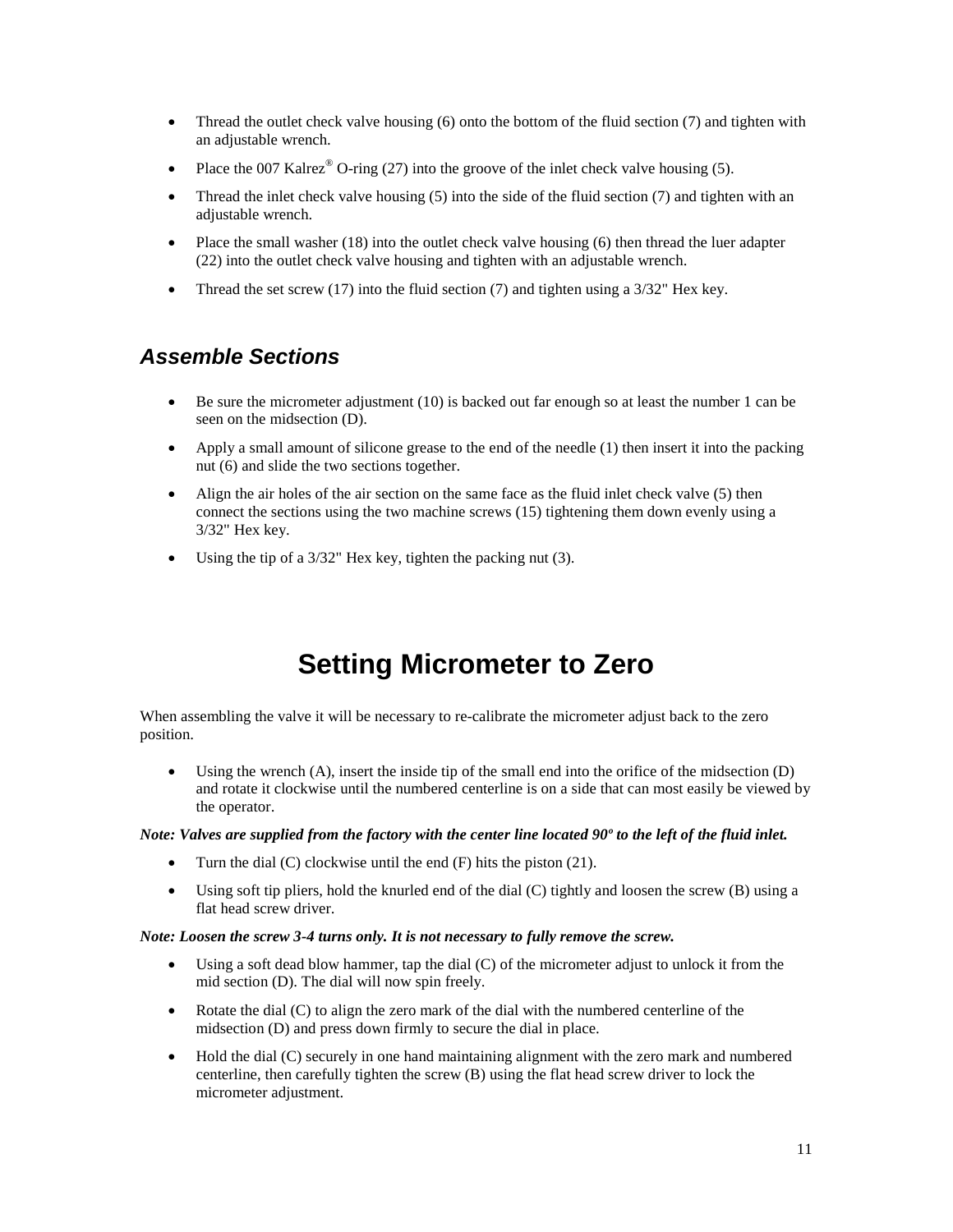### <span id="page-11-1"></span><span id="page-11-0"></span>*Micrometer Adjustment Breakdown*



**Figure 3: Micrometer Adjustment Breakdown**

| <b>Reference</b><br>Letter  | <b>Section Description</b> |
|-----------------------------|----------------------------|
|                             | Micrometer Wrench          |
| R                           | <b>Top Screw</b>           |
| $\mathcal{C}_{\mathcal{C}}$ | Dial                       |
|                             | Micrometer Midsection      |
| E                           | Collar                     |
|                             | Micrometer End             |

<span id="page-11-2"></span>**Figure 4: Micrometer Section Key**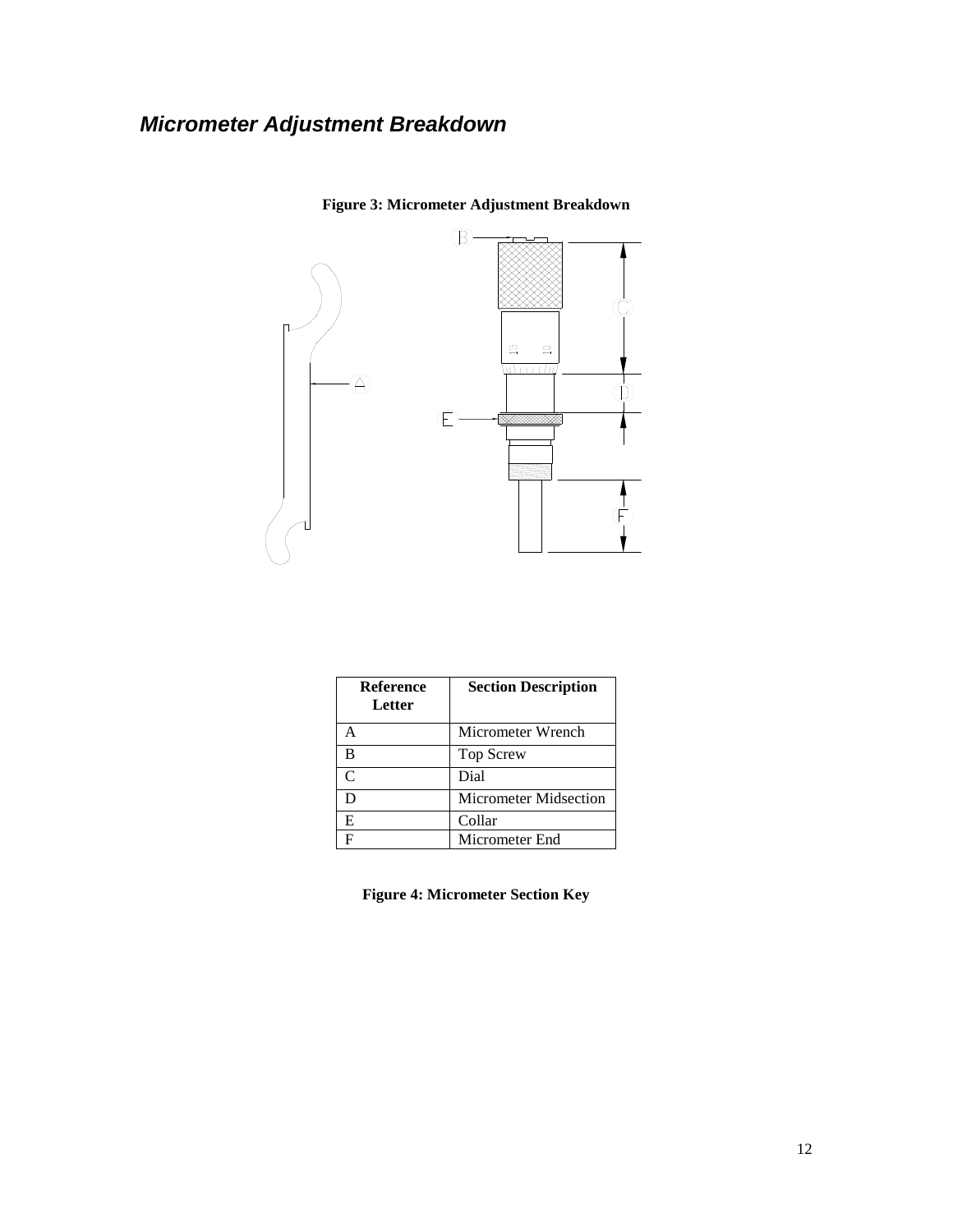# **Spare Parts**

<span id="page-12-0"></span>PVA offers standard spare parts kits for all dispensing valves. These kits are stocked for immediate shipment and allow replacement of all wearable parts of the valve.

<span id="page-12-1"></span>The spare parts kit for this valve, product number MV25-LL-SP, includes the following components:

<span id="page-12-2"></span>

| Qty            | Part Number      | Description                    |
|----------------|------------------|--------------------------------|
| $\mathbf{1}$   | 114-4750         | Needle                         |
| $\mathbf{1}$   | 214-3441         | Packing, Teflon                |
| $\mathbf{1}$   | 214-6507         | Seat                           |
| $\mathbf{1}$   | V <sub>125</sub> | Washer                         |
| $\mathbf{1}$   | <b>VLV-004B</b>  | 004 Buna O-ring                |
| $\mathbf{1}$   | <b>VLV-004K</b>  | 004 Kalrez <sup>®</sup> O-ring |
| $\overline{1}$ | <b>VLV-006K</b>  | 006 Kalrez <sup>®</sup> O-ring |
| $\mathbf{1}$   | <b>VLV-007B</b>  | 007 Buna O-ring                |
| $\mathbf{1}$   | <b>VLV-007K</b>  | 007 Kalrez <sup>®</sup> O-ring |
| $\overline{2}$ | $VLV-014B$       | 014 Buna O-ring                |

### **Figure 5: Spare Parts Kit Contents**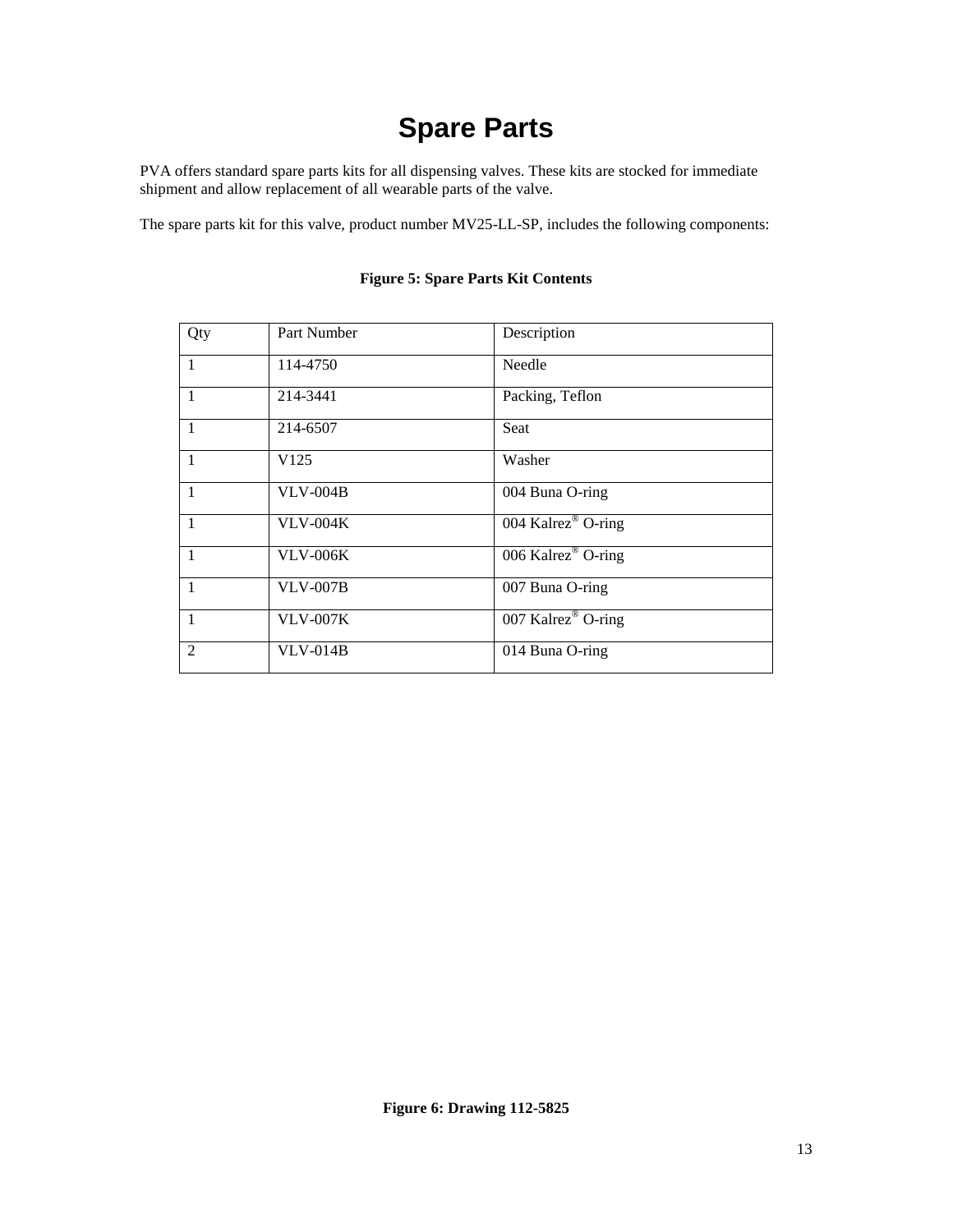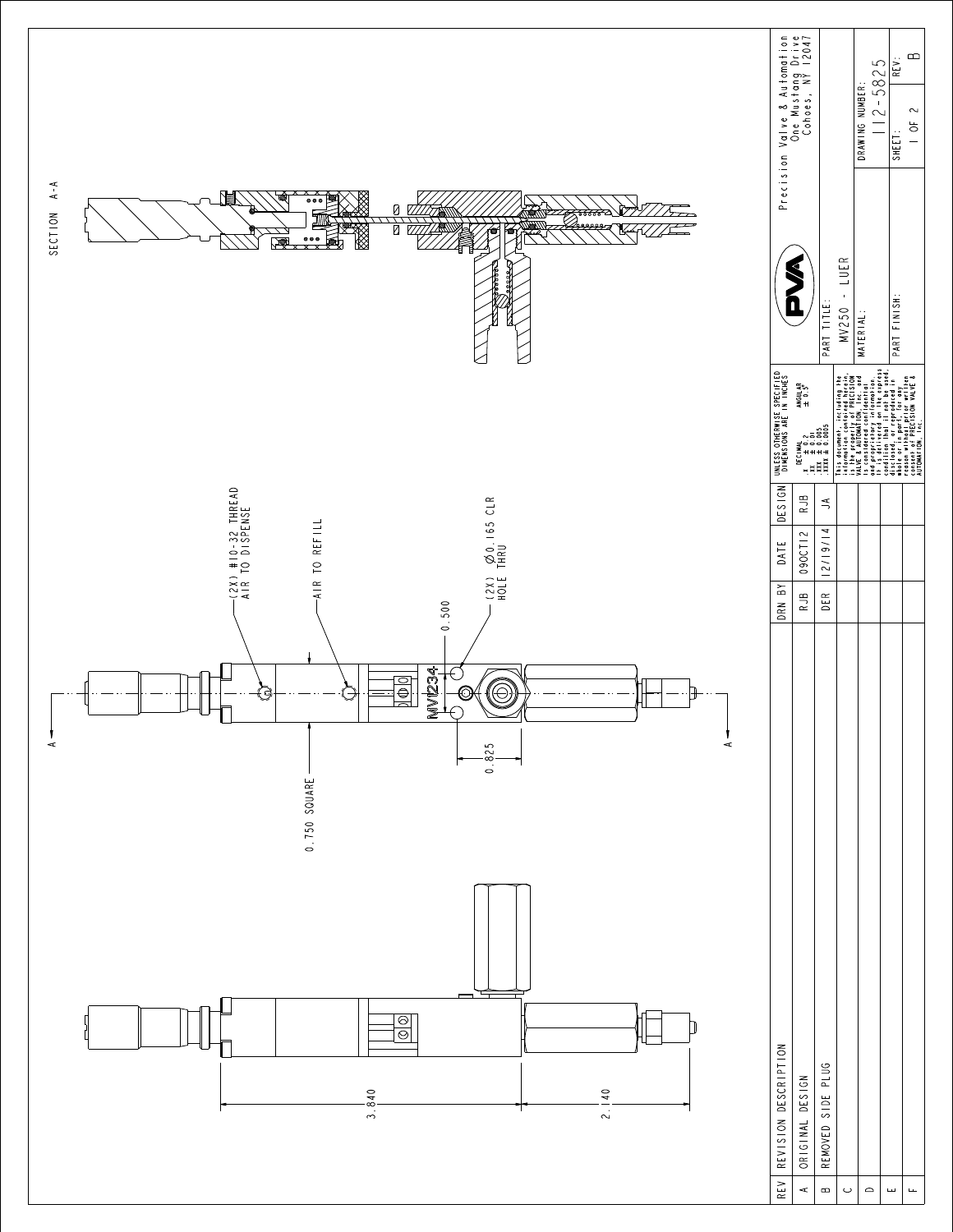



|                | REV   REVISION DESCRIPTION |  | DRN BY DATE DESIGN DIKLESS OTHERWISE SPECIFIED                                                                                                                                                                                |                |                                                                       |                        |      |
|----------------|----------------------------|--|-------------------------------------------------------------------------------------------------------------------------------------------------------------------------------------------------------------------------------|----------------|-----------------------------------------------------------------------|------------------------|------|
|                | ORIGINAL DESIGN            |  | $+10011$ AR<br>$+0.5$ <sup>6</sup><br>$RJB$ $0.9000112$ $RJB$ $x = 0.012$<br>$R = 0.012$<br>$R = 0.012$<br>$R = 0.0014$<br>$R = 0.0005$<br>$R = 0.0005$<br>$R = 0.0005$                                                       | <b>SOLU</b>    | Precision Valve & Automation<br>One Mustang Drive<br>Cohoes, NY 12047 |                        |      |
| $\overline{a}$ | REMOVED SIDE PLUG          |  |                                                                                                                                                                                                                               | PART TITLE:    |                                                                       |                        |      |
|                |                            |  |                                                                                                                                                                                                                               | $MV250 - LUER$ |                                                                       |                        |      |
|                |                            |  |                                                                                                                                                                                                                               | MATERIAL:      |                                                                       | DRAWING NUMBER:        |      |
|                |                            |  | This decument, including the state of the second to the second term of the second term of the second term of the second term of the second term of the second term of the second term of the second term of the second term o | PART FINISH:   |                                                                       | $112 - 5825$<br>SHEET: | REV: |
|                |                            |  |                                                                                                                                                                                                                               |                |                                                                       | $2$ OF 2               | ≃    |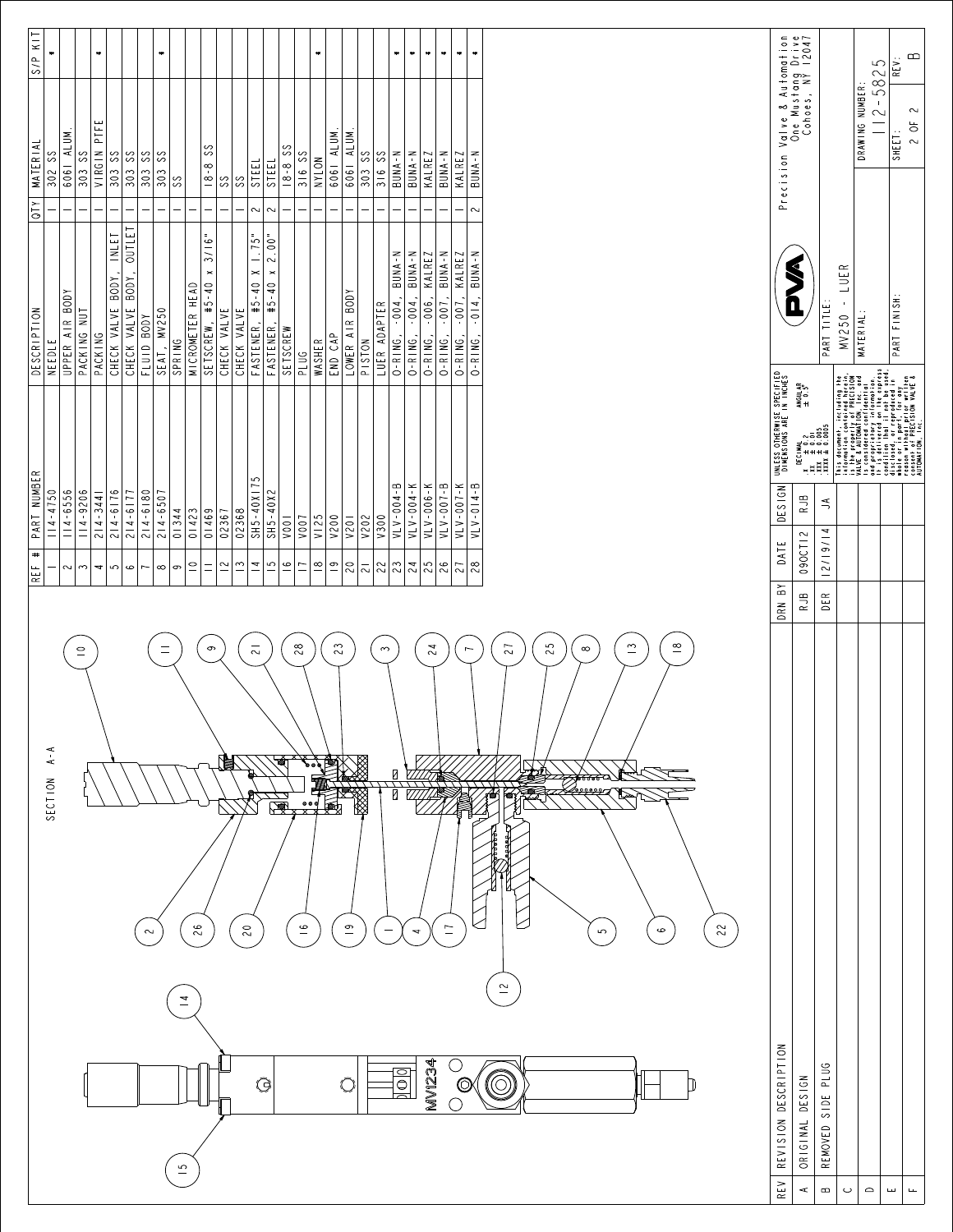### *Bill of Materials for MV250-LL:*

Version: 112-5825

### **Figure 7: Bill of Materials for Figure 6**

| Item            | Part Number     | Description                    | Quantity       |
|-----------------|-----------------|--------------------------------|----------------|
| $\mathbf{1}$    | V411            | Needle Adapter                 | 1              |
| $\overline{2}$  | 114-5625        | Seat                           | $\mathbf{1}$   |
| 3               | 114-5247        | Needle                         | 1              |
| $\overline{4}$  | 114-2345        | <b>Fluid Section</b>           | $\mathbf{1}$   |
| 5               | V305            | Packing                        | $\mathbf{1}$   |
| 6               | V306            | Packing Nut                    | 1              |
| $\overline{7}$  | V075            | Standoff                       | $\overline{c}$ |
| 8               | V200            | End Cap                        | $\mathbf{1}$   |
| 9               | V201            | Lower Air Body                 | 1              |
| 10              | $VLV-014B$      | 014 Buna O-ring                | $\overline{2}$ |
| 11              | V202            | Piston                         | $\mathbf{1}$   |
| 12              | 114-4595        | <b>Upper Air Body</b>          | $\mathbf{1}$   |
| 13              | <b>VLV-007B</b> | 007 Buna O-ring                | $\overline{2}$ |
| 14              | SH5-40x2.0      | <b>Socket Head Cap Screw</b>   | $\overline{2}$ |
| 15              | SH5-40x2.25     | Socket Head Cap Screw          | $\overline{2}$ |
| 16              | <b>VLV-006K</b> | 006 Kalrez® O-ring             | $\mathbf{1}$   |
| $\overline{17}$ | $VLV-004B$      | 004 Buna O-ring                | $\mathbf{1}$   |
| 18              | 01344           | Spring                         | $\mathbf{1}$   |
| $\overline{19}$ | V001            | <b>Set Screw</b>               | $\mathbf{1}$   |
| 20              | V300            | Luer Adapter                   | $\mathbf{1}$   |
| 21              | V125            | Washer                         | $\mathbf{1}$   |
| $\overline{22}$ | 01423           | Micrometer Adjustment          | $\mathbf{1}$   |
| $\overline{23}$ | V007            | <b>Bleeder Plug</b>            | $\mathbf{1}$   |
| 24              | V412            | <b>Ball Center</b>             | $\mathbf{1}$   |
| 25              | V052            | <b>Outlet Spring</b>           | $\mathbf{1}$   |
| $\overline{26}$ | 01467           | 3/32" Delrin <sup>®</sup> Ball | $\mathbf{1}$   |
| 27              | V336            | <b>Inlet Check Valve</b>       | $\mathbf{1}$   |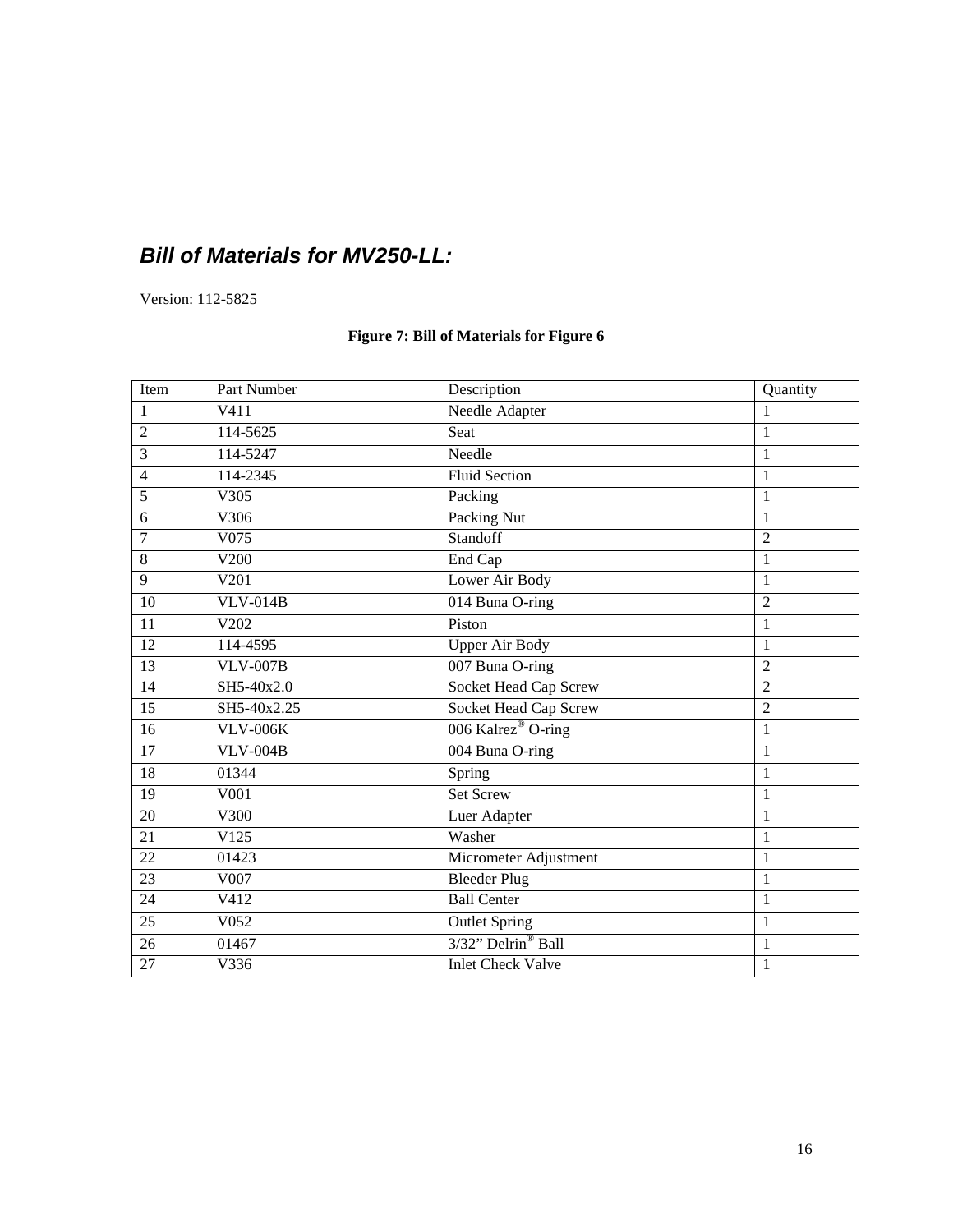# **Troubleshooting**

| Problem                             | <b>Possible Cause</b>                                                   | <b>Corrective Action</b>                                                                                             |
|-------------------------------------|-------------------------------------------------------------------------|----------------------------------------------------------------------------------------------------------------------|
| Valve does not                      | Air pressure to air section too low                                     | Increase air pressure to 60-100 psi                                                                                  |
| cycle                               | Packing nut is too tight                                                | Loosen packing nut until valve just begins to<br>cycle, retighten                                                    |
|                                     | Micrometer adjustment is bottomed out                                   | Back out micrometer adjustment by turning it<br>counter-clockwise                                                    |
|                                     | Material is cured in the valve                                          | Disassemble and clean valve                                                                                          |
|                                     | Valve was assembled without lubricating<br>the O-ring seals             | Disassemble valve, lubricate seals and re-<br>assemble                                                               |
| Material leaks from                 | Packing nut is too tight                                                | Loosen packing nut                                                                                                   |
| valve tip                           | Seat and/or ball are worn                                               | Replace parts as necessary                                                                                           |
|                                     | Outlet spring is worn                                                   | Replace parts as necessary                                                                                           |
|                                     | Air bubble trapped in fluid body, needle<br>adapter, or dispense needle | Flip valve upside down and cycle until air<br>bubbles are removed, or loosen set screw on<br>fluid body to bleed air |
| Valve leaks from                    | Packing nut is loose                                                    | Tighten packing nut until snug                                                                                       |
| mid-section                         | Packing is worn                                                         | Replace packing                                                                                                      |
| Valve does not<br>dispense anything | Air trapped in fluid body, needle adapter,<br>or dispense needle        | Flip valve upside down and cycle until air<br>bubbles are removed, or loosen set screw on<br>fluid body to bleed air |
|                                     | Valve is not cycling                                                    | See above                                                                                                            |
|                                     | Fluid pressure is too low                                               | Increase fluid pressure                                                                                              |
|                                     | Material cured in fluid section                                         | Disassemble and clean valve                                                                                          |
|                                     | Micrometer adjustment set too low                                       | Back out micrometer adjustment by turning it<br>counter-clockwise                                                    |
| Air bubbles in fluid                | Valve not properly purged                                               | Flip valve upside down and cycle until air<br>bubbles are removed, or loosen set screw on<br>fluid body to bleed air |
|                                     | Problem with fluid delivery system                                      | Diagnose and repair.                                                                                                 |
| Inconsistent shot                   | Improper material viscosity                                             | No solution                                                                                                          |
| sizes                               | Air trapped in material being dispensed                                 | Flip valve upside down and cycle until air<br>bubbles are removed, or loosen set screw on<br>fluid body to bleed air |